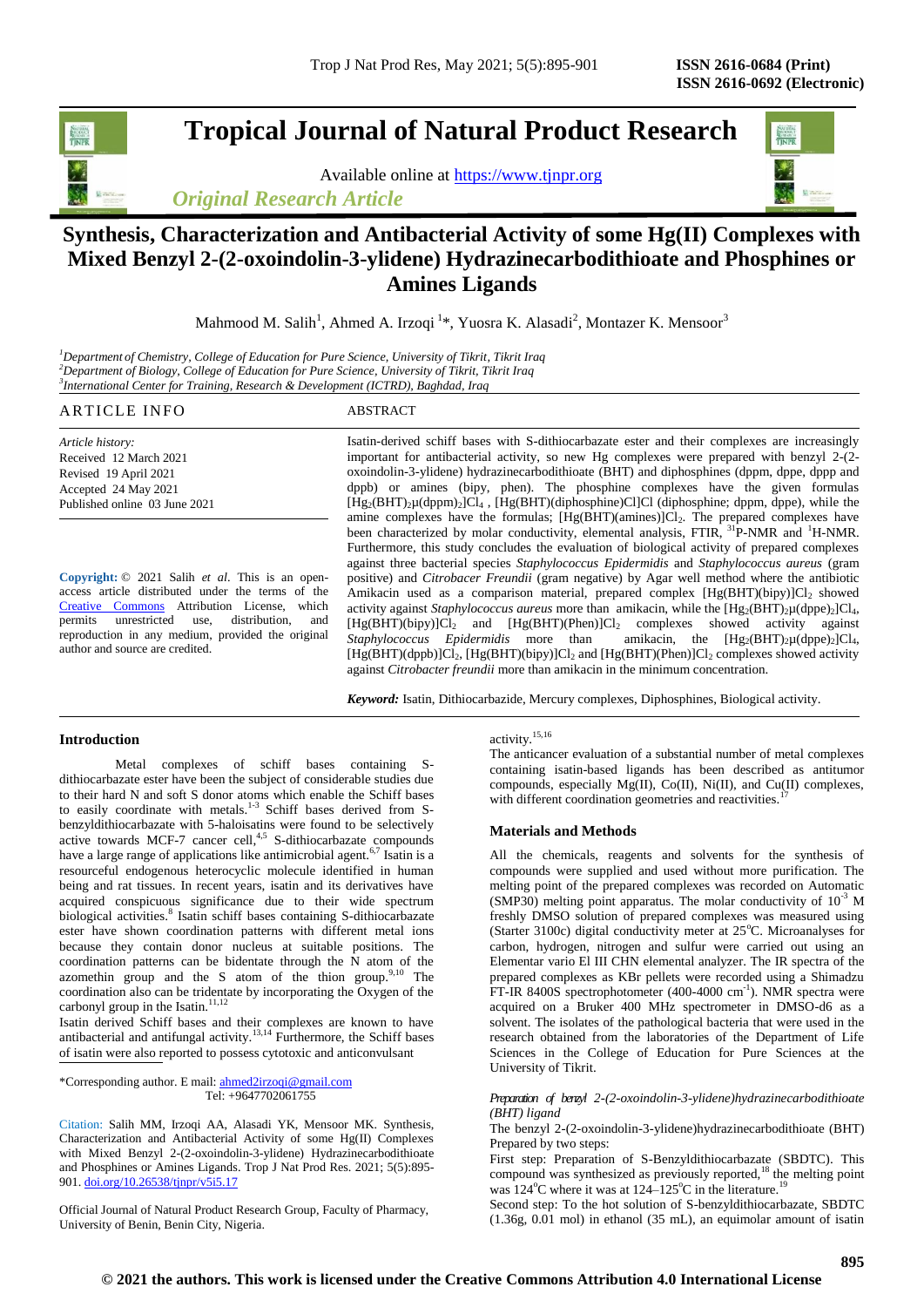(1.471g, 0.01mol) was added. The mixture was heated under stirring for 15 min and later allowed to stand for 20 min until a solid product was formed. Thereafter, the mixture was filtered, washed with ethanol and the required product was recrystallized from ethanol.<sup>19</sup>

(BHT) Orange precipitate from ethanol, (2.485 g), yields 76%, mp: 232°C–235°C. FTIR(KBr): 3180m, 3064w, 2956w, 1695s, 1618m, 1583m, 1461s, 1230s, 1147s, 1064s, 977m, 784m. <sup>1</sup>H-NMR (DMSOd6) δ(ppm): 13.97 (s, 1H, NH), 11.36 (s, 1H, NH, isatin), 7.53 (d, 3J=7.55 Hz, 1H), 7.46 (d, <sup>3</sup>J=7.43Hz, 2H), 7.41 (t, <sup>3</sup>J=7.75Hz, 1H), 7.36 (t,  $3$ J=7.49Hz, 2H), 7.30 (t,  $3$ J=7.19Hz, 1H), 7.07 (t,  $3$ J=7.54 Hz, 1H), 6.95 (d, <sup>3</sup>J=7.83Hz, 1H), 4.56 (s, 2H, CH<sub>2</sub>, BHT). <sup>13</sup>C-NMR (DMSO-d6): δ 39.02 (S-CH2), 112.50-140.0 (aromatic), 129.46 (C=N), 164.89 (C=O), 193.78 (C=S) ppm. Elemental analysis calculated for C<sub>16</sub>H<sub>13</sub>N<sub>3</sub>OS<sub>2</sub>: C, 58.69; H, 4.00; N, 12.83; S, 19.59. Found: C, 58.35; H, 3.72; N, 12.43; S, 19.22. Λο ( $\Omega^{-1}$ .cm<sup>2</sup>.mol<sup>-1</sup>):4.62.

### *Synthesis of [Hg(BHT)(diphos.)]Cl<sup>2</sup> complexes diphos.= dppm, dppe, dppp, dppb*

A solution of  $HgCl<sub>2</sub>$  (1.086 g, 0.00 4 mol) in absolute ethanol (20 ml) was added to the solution of one mole equivalent of diphosphine (dppm, dppe, dppp or dppb) in absolute ethanol (20 ml). The mixture was refluxed for two hours and a white suspension was formed. A solution of BHT (1.308 g, 0.004 mol) in absolute ethanol (20 ml) was added to the white suspension, and then the mixture stirred for three hours at 25°C. Then the mixture was filtered, washed with hot ethanol and dried in desiccators over calcium chloride for 4 days, as shown as (Figure 1).

[Hg2(BHT)2µ(dppm)2]Cl<sup>4</sup> and [Hg(BHT)(dppm)Cl]Cl **(1)** Orange from ethanol, (6.133g ), yields 78%, mp: 290°C (decomposition). FTIR(KBr): 3411m, 3051m, 2960m, 1695s, 1622s, 1533s, 1433s, 1095m, 1026m, 744s, 694m, 646w.  $^{13}P_{1}^{1}H_{1}NMR$  (DMSO-d6): [Hg2(BHT)2µ(dppm)2]Cl<sup>4</sup> **(1a)** δ30.27ppm, [Hg(BHT)(dppm)Cl]Cl **(1b)** 30.21ppm (d, <sup>2</sup>J<sub>PP</sub>=47.01Hz), -14.32ppm (d, <sup>2</sup>J<sub>PP</sub>=47.35Hz), <sup>1</sup>H-NMR (DMSO-d6) δ(ppm): 13.90 (s, 1H, NH), 11.29 (s, 1H, NH, isatin), 7.91 (d,  $3J=7.19$  Hz, 2H), 7.70 (t,  $3J=7.31$  Hz, 1H), 7.63 (t,  $3$ J=7.63Hz, 3H), 7.46, 7.34 (m, 21H, BHT, 4Ph), 7.15 (t,  $3$ J=7.48 Hz, 1H), 6.97 (d, <sup>3</sup> J=7.76Hz, 1H), 4.55 (s, 2H, CH2, BHT), 2.97 (s, 2H, CH<sub>2</sub>,dppm). Elemental analysis calculated for  $C_{82}H_{70}Cl_4Hg_2N_6O_2P_4S_4$ : C, 50.08; H, 3.59; N, 4.27; S, 6.52. Found: C, 49.73; H, 3.32; N, 4.13; S, 6.37.  $\Lambda_0 (\Omega^{\text{-}1} \text{.cm}^2 \text{.mol}^{\text{-}1})$ :137.74.

[Hg2(BHT)2µ(dppe)2]Cl<sup>4</sup> **(2a)** and [Hg(BHT)(dppe)Cl]Cl **(2b)** Orange from ethanol, (3.269g), yields 82%, mp: 272-175°C. FTIR(KBr): 3417m, 3068m, 2926m, 1699s, 1618s, 1431m, 1097m, 1024m, 694m, 642w. <sup>13</sup>P{<sup>1</sup>H}NMR (DMSO-d6): [Hg2(BHT)2µ(dppe)2]Cl<sup>4</sup> **(2a)** δ28.34ppm, [Hg(BHT)(dppe)Cl]Cl (2b) 30.33ppm (d, <sup>2</sup>J<sub>PP</sub>=50.05Hz), -29.08ppm (d, <sup>2</sup>J<sub>PP</sub>=50.72Hz), <sup>1</sup>H-NMR (DMSO-d6) δ(ppm): 13.92 (s, 1H, NH), 11.30 (s, 1H, NH, isatin), 7.92 (d, <sup>3</sup>J=8.34 Hz, 2H), 7.71 (t,  $3$ J=7.26Hz, 1H), 7.64 (t,  $3$ J=7.35Hz, 3H), 7.42 (t,  $3$ J=7.76Hz, 3H), 7.52  $(m, 20H, 4Ph), 7.14$   $(t, \frac{3}{7}J=7.57$  Hz, 1H), 6.98  $(d, \frac{3}{7}J=7.83$ Hz, 1H), 4.53  $(s, 2H, CH_2, BHT), 2.04$  (t, <sup>3</sup>J=4.36Hz, 2H, CH<sub>2</sub>,dppe). Elemental analysis calculated for  $C_{42}H_{37}Cl_2HgN_3OP_2S_2$ : C, 50.58; H, 3.74; N, 4.21; S, 6.43. Found: C, 50.15; H, 3.38; N, 4.35; S, 5.97.  $\Lambda_0$  ( $\Omega$ )  $^1$ .cm<sup>2</sup>.mol<sup>-1</sup>):81.34.

 $[Hg(BHT)(dppp)]Cl<sub>2</sub> (3) Orange from ethanol, (3.477g), yields 86%,$ mp: 258–261°C. FTIR(KBr): 3417s, 3050w, 2921m, 1695m, 1629s, 1433m, 1099m, 1026w, 692m, 644w. <sup>13</sup>P{<sup>1</sup>H}NMR (DMSO-d6): δ32.04ppm. <sup>1</sup>H-NMR (DMSO-d6) δ(ppm): 13.90 (s, 1H, NH), 11.23  $(s, 1H, NH, isatin)$ , 7.91 (d,  $3J=8.26$  Hz, 2H), 7.70 (t,  $3J=7.69$ Hz, 1H), 7.63 (t, <sup>3</sup>J=7.35Hz, 3H), 7.53, 7.33 (m, 20H, 4Ph), 7.41 (t, <sup>3</sup>J=7.56Hz,  $3H$ ),7.12 (t,  $3J=7.54$  Hz, 1H), 6.97 (d,  $3J=7.74$ Hz, 1H), 4.53 (s, 2H, CH<sub>2</sub>, BHT), 2.22 (t, <sup>3</sup>J=7.49Hz, 4H, 2CH<sub>2</sub>, dppp), 1.44 (m, 2H, CH<sub>2</sub>, dppp). Elemental analysis calculated for  $C_{43}H_{39}Cl_2HgN_3OP_2S_2$ : C, 51.07; H, 3.89; N, 4.15; S, 6.34. Found: C, 50.76; H, 3.39; N, 4.37; S, 5.92.  $\Lambda_0 (\Omega^{\text{-}1} \text{.cm}^2 \text{.mol}^{\text{-}1})$ :79.51.

[Hg(BHT)(dppb)]Cl<sup>2</sup> **(4)** Pale orange from ethanol, (3.484g), yields 85%, mp: 274–277°C. FTIR(KBr): 3456s, 3058w, 2920w, 1693m, 1625m, 1433m, 1099m, 1024w, 694m, 645w. <sup>13</sup>P{<sup>1</sup>H}NMR (DMSOd6): δ30.20ppm. <sup>1</sup>H-NMR (DMSO-d6) δ(ppm): 13.91 (s, 1H, NH), 11.25 (s, 1H, NH, isatin), 7.90 (d,  $3J=7.34$  Hz, 2H), 7.70 (t,  $3J=6.18$ Hz, 1H), 7.63 (t, <sup>3</sup> J=7.13Hz, 3H), 7.51, 7.35 (m, 20H, 4Ph), 7.42 (t,  $3J=7.15\text{Hz}$ , 3H),7.13 (t,  $3J=7.88$  Hz, 1H), 6.97 (d,  $3J=7.84\text{Hz}$ , 1H), 4.55 (s, 2H, CH<sub>2</sub>, BHT), 2.22 (t, <sup>3</sup>J=6.88Hz, 4H, 2CH<sub>2</sub>, dppb), 1.44 (m, 4H, 2CH2, dppb). Elemental analysis calculated for  $C_{44}H_{41}Cl_2HgN_3OP_2S_2$ : C, 51.54; H, 4.03; N, 4.10; S, 6.25. Found: C, 51.12; H, 3.75; N, 4.29; S, 5.83.  $\Lambda_0 (\Omega^{\text{-}1} \text{.cm}^2 \text{.mol}^{\text{-}1})$ :81.64.

# *Synthesis of [Hg(BHT)(bipy)]Cl<sup>2</sup> (5) and [Hg(BHT)(phen)]Cl<sup>2</sup> (6) complexes*

A solution of bipy (0.468 g, 0.003 mmol) or Phen (0.540 g, 0.003 mmol) in EtOH (10 ml) was added to the solution of  $HgCl<sub>2</sub>$  (0.814g, 0.003mmol) in absolute ethanol (20ml), the mixture was stirred for an hour at 25°C, then BHT (0.981 g, 0.003mmol) was added to the above mixture. Thereafter, the final mixture was refluxed for two hours under stirring. The produced orange precipitate was initially filtered, washed several times with ethanol and then dried in desiccators over calcium chloride for 4 days, as shown as (Figure 2).

[Hg(BHT)(bipy)]Cl<sup>2</sup> **(5)** Orange precipitate from ethanol, (2.384g), yields 79%, mp: 156-159°C. FTIR(KBr) (cm<sup>-1</sup>): 3413 (m), 3050 (m), 2900 (w), 1695 (s), 1620 (m), 1595 (m), 1095 (m), 1018 (m), 649 (m). <sup>1</sup>H-NMR (DMSO-*d*6) δ(ppm): 13.90 (s, 1H, NH), 11.26 (s, 1H, NH, isatin), 8.69 (d, 2H,  $3J = 3.82$  Hz, bipy), 8.40 (d,  $3J = 7.85$  Hz, 2H, bipy), 7.96 (td,  $3J = 7.69$  Hz,  $4J = 1.80$  Hz 2H, bipy), 7.91 (d,  $3J = 7.11$ Hz, 2H), 7.69 (t, <sup>3</sup>J=7.07 Hz, 1H), 7.62 (t, <sup>3</sup>J = 7.82 Hz, 3H), 7.46 (m, 2H, bipy), 7.41 (t,  ${}^{3}J = 8.27$  Hz, 1H), 7.13 (t,  ${}^{3}J = 7.55$  Hz, 1H), 6.99  $(d, {}^{3}J = 7.70 \text{ Hz}, 1\text{H}), 4.53 \text{ (s, 2H, CH}_2).$ <sup>13</sup>C{<sup>1</sup>H}NMR (DMSO-*d*6) δ(ppm): 193.97, 163.92, 153.84, 148.44, 139.31, 138.50, 137.81, 129.47, 128.66, 127.46, 124.61, 122.26, 121.89, 120.83, 112.08, 39.02. Elemental analysis calculated for  $C_{26}H_{21}Cl_2HgN_5OS_2$ : C, 41.36; H, 2.80; N, 9.27; S, 8.49. Found: C, 41.12; H, 2.31; N, 8.87; S,8.09.  $Λ<sub>o</sub> (Ω<sup>-1</sup>.cm<sup>2</sup>.mol<sup>-1</sup>):73.85.$ 

[Hg(BHT)(phen)]Cl<sup>2</sup> **(6)** Pale orange precipitate from ethanol, (2.523 g), yields  $81\%$ , mp:  $247^{\circ}$ C (decomposition). FTIR(KBr) (cm<sup>-1</sup>): 3423 (m), 3049 (m), 2935 (w), 1695 (s), 1620 (m), 1585 (m), 1099 (m), 1027 (m), 642 (m). <sup>1</sup>H-NMR (DMSO-*d*6) δ(ppm): 13.91 (s, 1H, NH), 11.25 (s, 1H, NH, isatin), 9.19 (s, 2H, Phen), 8.80 (d,  $3J = 8.15$  Hz, 2H, Phen), 8.20 (s, 2H, Phen), 8.07 (m, 2H, Phen), 7.90 (d,  $3J = 8.07$ Hz, 2H), 7.70 (t,  $3J = 7.33$  Hz, 1H), 7.62 (t,  $3J=7.89$  Hz, 3H), 7.40 (t,  $3$ J=7.71 Hz, 1H), 7.13 (t,  $3$ J=7.55 Hz, 1H), 6.98 (d,  $3$ J=7.75 Hz, 1H), 4.54 (s, 2H, CH2). <sup>13</sup>C{<sup>1</sup>H}NMR (DMSO-*d*6) δ(ppm): 194.00, 163.91, 149.45, 144.60, 139.31, 138.50, 135.80, 134.18, 130.61, 129.42, 128.66, 127.50, 125.76, 122.94, 122.19, 120.87, 112.08, 39.02. Elemental analysis calculated for  $C_{28}H_{21}Cl_2HgN_5OS_2$ : C, 43.16; H, 2.72; N, 8.99; S, 8.23. Found: C, 42.75; H, 2.53; N, 7.91; S, 8.32. Λ<sub>o</sub>  $(\Omega^{-1}$ .cm<sup>2</sup>.mol<sup>-1</sup>):75.16.



**Figure 1:** suggested structure of complexes  $[Hg_2(BHT)_2(u$  $dppm)$ <sub>2</sub>]Cl<sub>4</sub>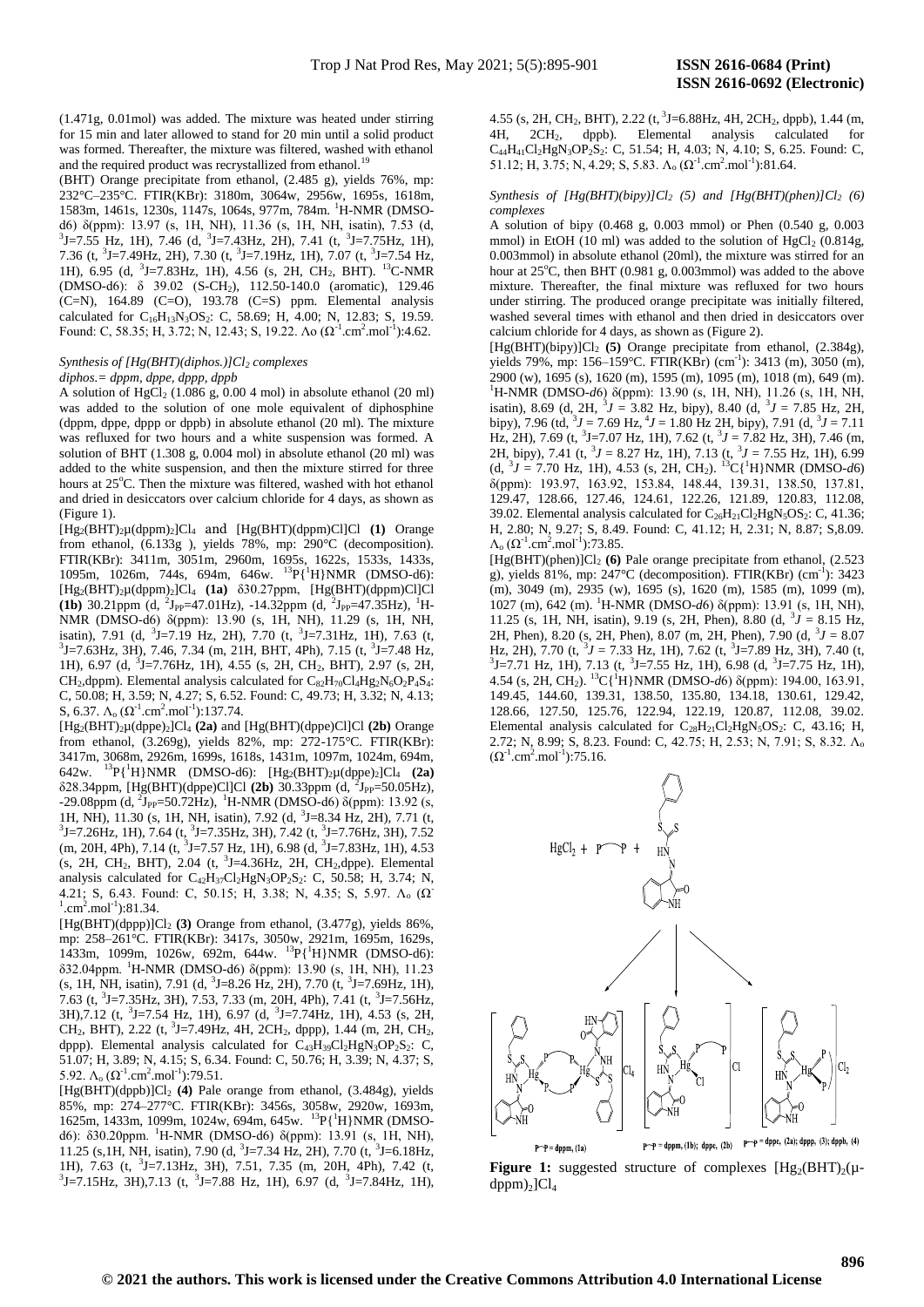# **(1a)**, [Hg(BHT)(dppm)Cl]Cl **(1b)**, [Hg(BHT)(dppe)]Cl<sup>2</sup> **(2a)**,  $[Hg(BHT)(dppe)Cl]Cl$  (2b),  $[Hg(BHT)(dppp)]Cl_2$  (3),  $[Hg(BHT)(dppb)]Cl<sub>2</sub>(4)$ .

*The biological evaluation method*

The evaluation of biological activity of prepared complexes with three different concentrations (0.01, 0.001, 0.0001 mg/mL) against two bacterial types *Staphylococcus Epidermidis* and *Staphylococcus aureus* (Gram positive) and *Citrobacer Freundii* (Gram negative) by Agar well method.<sup>30</sup> The antibiotic Amikacin (0.001 mg/mL) was used as a positive control. The culture medium was prepared and then poured in Petri dishes and then left to be hardened. A quantity of activated bacteria was taken by a swab and placed on the culture medium Muller Hinton Agar by wiping it completely and was left for half an hour until it was absorbed, then the drilling was prepared using a sterile cork punch with a diameter of 5mm. Then four pits were made and 1 ml of the solutions of the compounds prepared was added in each pit with different concentrations .Then all the dishes were incubated for a period of (24 hours). Inhibition of the used bacteria was observed. Then the inhibition zone diameter of each complex was measured using a millimeter ruler and an average of three results was taken for each. Concentration with each bacterial species used, then compared with the average of the inhibition range of the antibiotic (amikacin).

#### **Results and Discussion**

#### *Elemental analyses and conductivity measurements*

The data prove the formation of the complexes with 1:1:1 (Hg ion: BHT ligand: diphos.) ratio. The methods used for the preparation of the mixed ligand complexes afforded high purity materials as supported by the analysis results. The complexes were stable in air. The prepared complexes were partially soluble in methanol, ethanol and acetone solvents and completely soluble in DMF or DMSO. The molar electrical conductivity of the prepared complexes was recorded as DMSO solutions at  $(25^{\circ}C,10^{-3}M)$ . The results showed that all the prepared complexes were within the range (73.85-81.64  $Ω<sup>-1</sup>$ .cm<sup>2</sup>.mol<sup>-</sup>), indicating the complexes (**2a**) and (3-6) were 1:2 electrolytes, while the complexes **(1b)** and **(2b)** were 1:1 electrolytes. Finally, the complex  $[Hg_2(BHT)_2\mu(dppm)_2]Cl_4$  (1a) showed molar conductivity value  $(137.74 \Omega^1 \text{cm}^2 \text{cm}^2 \text{mol}^1)$  indicating that this complex was 1:4 electrolytes.<sup>20,21</sup> This would probably lead to form a tetrahedral arrangement on the central Hg ion of the complexes and exclude the octahedral arrangement.

#### *Infrared spectra*

The spectrum of (BHT) ligand displayed the characteristic band of the azomethine group  $v(C=N)$  at (1618 cm<sup>-1</sup>) with the disappearance of the stretching band of υ(C=O) carbonyl ketone group in the free isatin which was at  $(1730 \text{ cm}^{-1})$ . The  $v(C=O)$  carbonyl of amide group appeared at  $(1695 \text{ cm}^{-1})$ , while the  $v(NH)$  group appeared at  $(3180 \text{ cm}^{-1})$ <sup>1</sup>). Moreover, the spectrum showed the band of the  $\nu(C=S)$  group at  $(1064 \text{cm}^3)$ ,  $^4$  and the band of the v(N-N) at  $(1149 \text{cm}^3)$ . IR spectra of the **(1-6)** complexes showed the υ(C=O) and υ(C=N) bands at the ranges  $(1693-1699cm^{-1})$  and  $(1618-1629cm^{-1})$ , respectively. However, the bands of υ(C=N) was shifted to little higher frequency, indicates that the N atom bonded to the metal ion.<sup>5</sup> The IR spectra of the  $(BHT)$ ligand does not display  $v(S-H)$  at (ca. 2570 cm<sup>-1</sup>), indicates that the (BHT) ligand in solid-state remain in the thione form, where the  $v(C=S)$  band was observed at (1095-1099 cm<sup>-1</sup>), this bands shifted to higher frequency, indicates the S atom bonded to the metal ion. The υ(P-Ph) band of the **(1-4)** complexes were displayed within the range  $(1433-1431cm^{-1})$ , the two  $v(P-C)$  bands were observed within the range  $(692-694 \text{ cm}^3)$ .<sup>22-24</sup> The  $\nu(C=N)$  bands of bipy and Phen in **(5**, 6) complexes were observed at  $(1595, 1585 \text{ cm}^{-1})$ , respectively.<sup>25</sup>

# *NMR Spectra*

<sup>1</sup>H-NMR spectrum of (BHT) ligand displayed two singlets at  $(\delta H=13.97$ ppm) and  $(\delta H=11.36$ ppm) which are attributed to of the NH groups of hydrazone and isatin, respectively. Additionally, the spectrum displayed a doublet signal at  $(\delta H=7.53$ ppm) due to H<sub>a</sub> with a

coupling constant of  $({}^{3}J_{Ha-Hb}=7.55Hz)$ . The spectrum also showed a doublet signal at  $(\delta H=7.46$ ppm) due to  $H_e$  with a coupling constant of  $({}^{3}J_{\text{He-Hf}} = 7.45 \text{ Hz})$  while the protons of H<sub>f</sub> and H<sub>g</sub> appeared as two triplet signals at  $({\delta}_{H} = 7.41$  ppm) and  $({\delta}_{H} = 7.36$  ppm) with a coupling constant of  $({}^{3}J_{\text{Hf-Hg}} = 7.75 \text{ Hz})$  and  $({}^{3}J_{\text{Hg-Hf}} = 7.49 \text{ Hz})$ , respectively. Moreover, the two triplets at  $({\delta}_{H} = 7.30$ ppm) and  $({\delta}_{H} = 7.07$  ppm) with a coupling constant of  $({}^3J_{\text{He-Hb}} = 7.19 \text{ Hz})$  and  $({}^3J_{\text{Hb-Hc}} = 7.54 \text{ Hz})$ due to  $H_c$ ,  $H_b$ , respectively. Finally, the spectrum showed a doublet signal at  $(\delta_H = 6.95$ ppm) due to H<sub>d</sub> with a coupling constant of  $({}^3J_{\text{Hd-Hc}})$  $= 7.53$  Hz) and the protons of CH<sub>2</sub> appeared as a singlet signal at ( $\delta$ <sub>H</sub> =

4.56 ppm). $\frac{5}{3}$ <sup>1</sup>H-NMR spectra of the complexes  $(1-4)$  showed signals of CH<sub>2</sub> groups of phosphines as a singlet at  $(\delta_H = 2.97$  ppm, 2H) due to dppm, triplet at  $({\delta}_{H} = 2.04$  ppm, 4H) due to dppe, triplet at  $({\delta}_{H} = 2.22$  ppm, 2H) and quintet at  $({\delta}_{H} = 1.43$  ppm, 4H) due to dppp, and two triplets at  $({\delta}_{H} =$ 2.22ppm, 4H),  $(\delta_H = 1.45$  ppm, 4H) due to dppb. The protons of phenyl groups of diphosphines showed multiplets within the  $(\delta H=7.33$ -7.53ppm) range. <sup>1</sup>H-NMR spectra of prepared complexes **(5,6)** appeared signals of protons of bipy ligand as a doublets at  $({\delta}_{\text{H}} = 8.69 \text{ ppm})({}^3 J =$ 3.82 Hz, 2H) due to H1, doublet at  $({\delta_{H}} = 8.40$  ppm) ( ${}^{3}J = 7.85$  Hz, 2H) due to H4, triplet of doublets at  $({\delta_{H}} = 7.96$  ppm) ( $^{3}J = 7.69$  Hz,  $^{4}J = 1.80$ Hz, 2H) due to H3, and a multiplet at  $(\delta_H = 7.46$  ppm) (2H) due to H2, the protons of Phen ligand as a, singlet at  $(\delta_H = 9.19 \text{ ppm})$  (2H) due to H1, doublet at  $(\delta_H = 8.80$  ppm)  $\binom{3}{1} = 8.15$  Hz, 2H) due to H3, singlet at  $(\delta_H = 8.20$ ppm) (2H) due to H4, doublet of doublets at  $(\delta_H = 8.07$  ppm)  $(^{3}J = 8.08$  Hz,  $^{4}J = 4.69$  Hz, 2H) due to H2.

 ${}^{13}C[{^1}H]NMR$  spectrum of prepared complexes (5,6) showed a signal at (199.97, 199.50 ppm) respectively which is attributed to the carbon of (C=S) group, a signal at (163.92, 163.91 ppm), respectively which is attributed to the carbon of (C=O) group, a signal at (129.47, 129.42 ppm) respectively which is attributed to the carbon of (C=N) group, a signal at  $(39.02$  ppm) which is attributed to the carbon of  $(S-CH<sub>2</sub>)$ group. The remaining signals observed in the region of (112.08–153.84 ppm) may be assigned to carbons in the aromatic ring.

 ${}^{3}P\{{}^{1}H\}NMR$  spectrum of complex (1) displayed tow isomers, the mine isomer **(1a)** showed singlet at δ28.13ppm this indicated that the two phosphorus atoms were equivalent and the dppm ligand behaved as a bridge bidentate ligand,<sup>26</sup> as shown as (Figure 3), the other isomer  $(1b)$ showed two doublets at 33.35ppm  $(^2J_{\text{PA-PX}} = 50.05 \text{ Hz}$ ), -29.28 ppm  $(^{2}J_{\text{PX-PA}} = 50.69 \text{ Hz}$ ), this indicated that the two phosphorus atoms were nonequivalent and the dppm ligand behaved as a monodentate ligand through the P atom that positive chemical shift. The  $^{13}P\{^1H\}NMR$  of complex **(2),** as shown as (Figure 4), displayed tow isomers, the first isomer **(2a)** showed singlet at δ31.43ppm, this indicated that the two phosphorus atoms were equivalent and the dppe ligand behaved as a bidentate ligand.<sup>27</sup> The second isomer **(2b)** showed two doublets at 31.36ppm  $^{2}J_{PA-PX}=47.23\text{Hz}$ , -14.40ppm  $^{2}J_{PX-PA}=44.63\text{Hz}$ , this indicated that the two phosphorus atoms were nonequivalent and the dppe ligand behaved as a monodentate ligand through the P atom that positive chemical shift. However, we were unable to separate the two isomers of complex **(1)** and complex **(2)** in solid state. The  ${}^{13}P{\{\n}H\}NMR$ spectra of prepared complexes **(3**,**4)** showed singlet at δ27.83ppm, 30.02ppm respectively this clearly indicated that the two phosphorus atoms were equivalent and the dppp and dppb ligands behaved as bidentate ligands.<sup>28,29</sup>

### *Biological activity of the prepared complexes*

The prepared complexes have shown antibacterial activity against the three bacterial species in this study in comparison with Amikacin. In addition, the effectiveness of complexes **(5,6)** was higher than that of complexes **(1-4)**. All complexes showed activity against *Staphylococcus aureus* but the complex **(5)** showed activity against *Staphylococcus aureus* more than the other complexes and amikacin at minimum concentration, while the **(2,5,6)** complexes showed activity against *Staphylococcus Epidermidis* mor than amikacin at minimum concentration, the complex **(5)** specialy and the complexes **(2, 4, 6)** showed activity against *Citrobacter freundii* more than amikacin in the minimum concentration, as shown in (Table 1).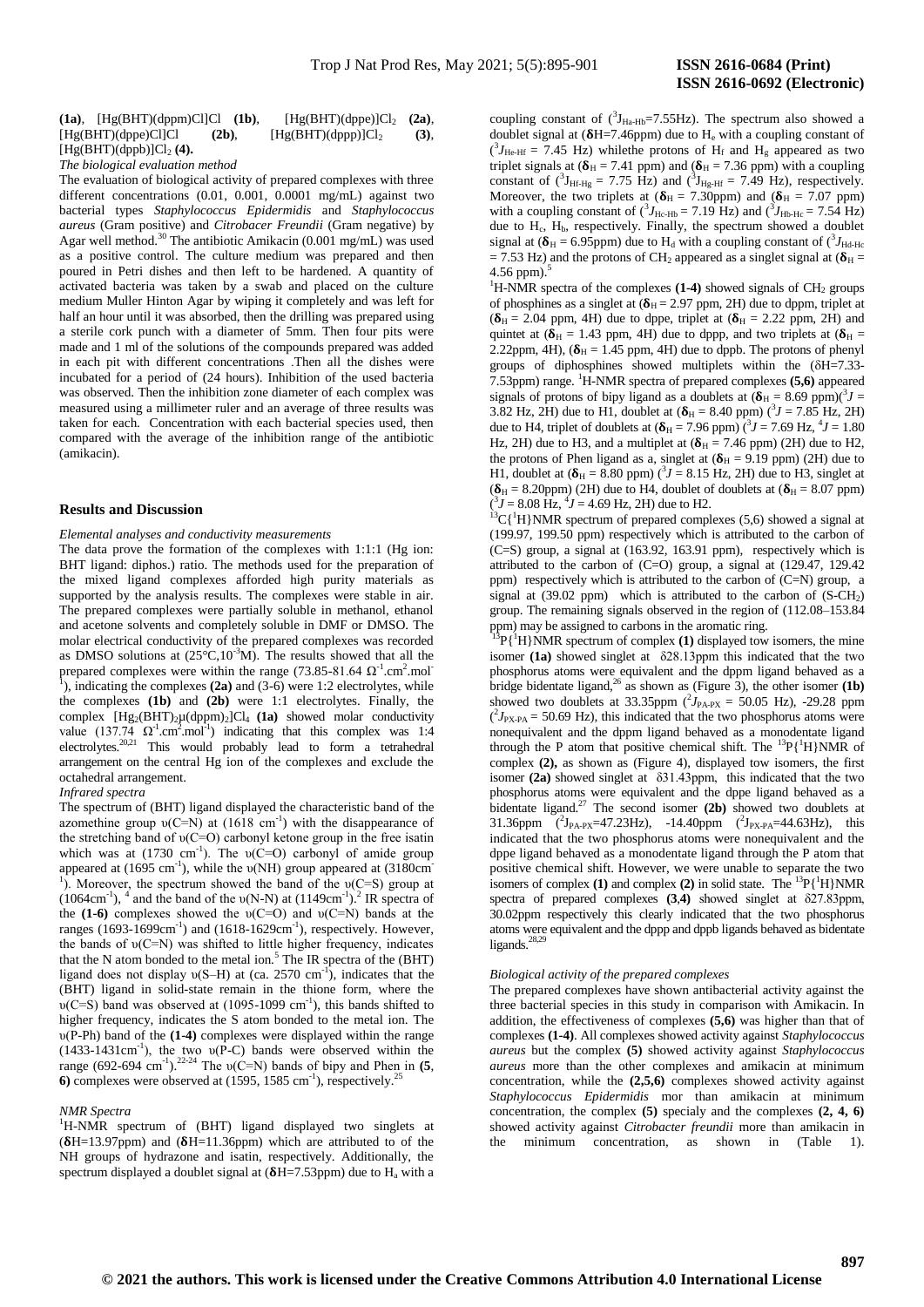

**Figure 2:** Preparation of complexes [Hg(BHT)(bipy)]Cl<sub>2</sub> (5) (i = [Hg(bipy)Cl<sub>2</sub>], EtOH, reflux 2h) and [Hg(BHT)(phen)]Cl<sub>2</sub> (6) (ii = [Hg(phen)Cl<sub>2</sub>], EtOH, reflux 2h)

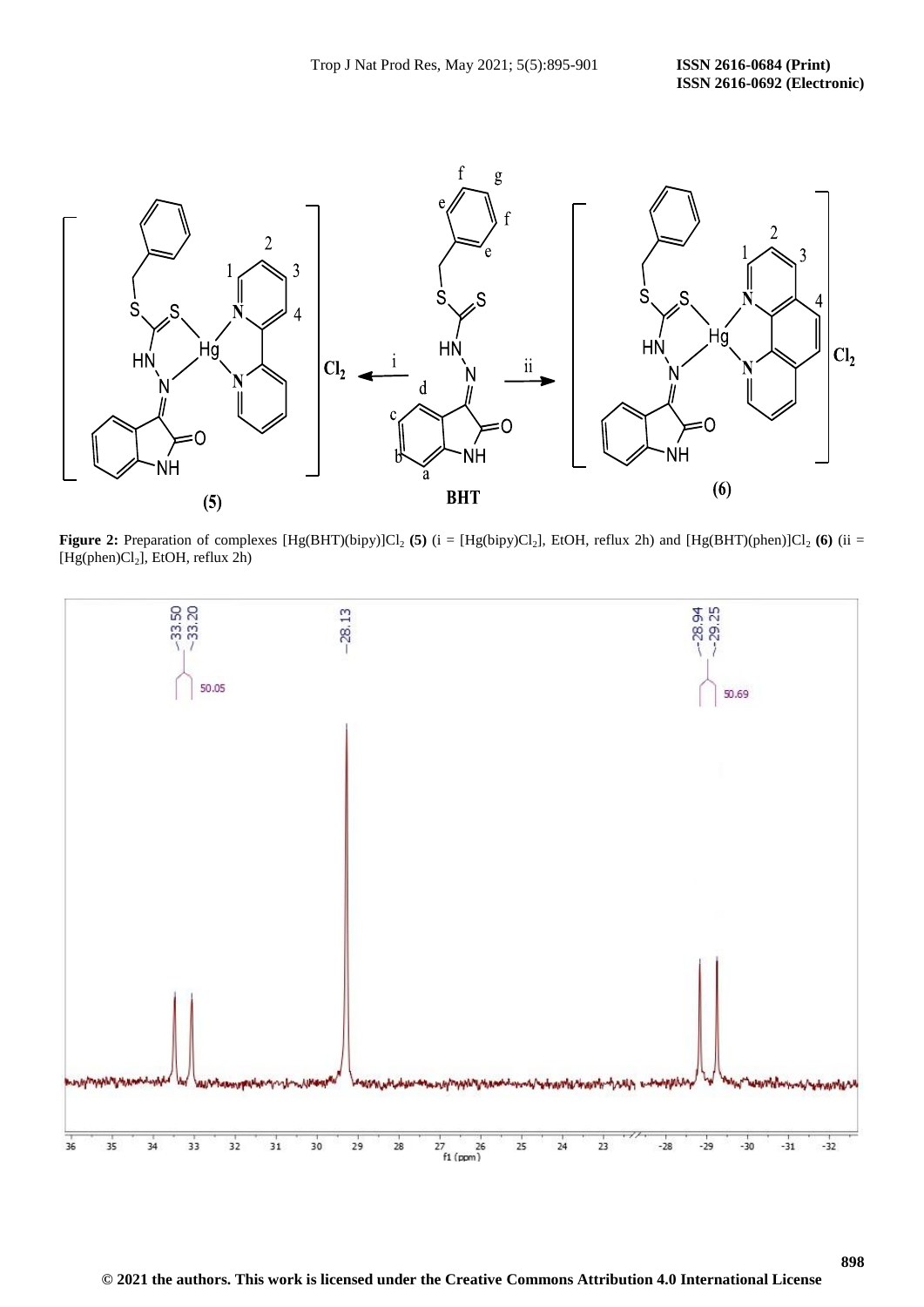# **Figure 3:** <sup>31</sup>P-{<sup>1</sup>H} NMR Spectrum of isomers  $[Hg_2(BHT)_2\mu(dppm)_2]Cl_4(1a)$  and  $Hg(BHT)(dppm)Cl]Cl(1b)$



**Figure 4:**  ${}^{31}P\text{-}{}^1H$ } NMR Spectrum of isomers [Hg(BHT) $\mu$ (dppe)]Cl<sub>2</sub> (2a) and [Hg(BHT)(dppe)Cl]Cl (2b)

| Staphylococcus aureus      |           |           |                      |           |           |           |          |  |  |
|----------------------------|-----------|-----------|----------------------|-----------|-----------|-----------|----------|--|--|
| <b>Concentration</b>       | complex 1 | complex 2 | complex 3            | complex 4 | complex 5 | complex 6 | Amikacin |  |  |
| $0.01$ mg/ml               | 36        | 36        | 33                   | 33        | 39        | 37        | ٠        |  |  |
| $0.001$ mg/ml              | 34        | 35        | 32                   | 32        | 37        | 35        | 30       |  |  |
| $0.0001$ mg/ml             | 31        | 32        | 30                   | 30        | 34        | 33        | ٠        |  |  |
| Staphylococcus epidermidis |           |           |                      |           |           |           |          |  |  |
| <b>Concentration</b>       | complex 1 | complex 2 | complex 3            | complex 4 | complex 5 | complex 6 | Amikacin |  |  |
| $0.01$ mg/ml               | 21        | 22        | 17                   | 22        | 24        | 25        | ٠        |  |  |
| $0.001$ mg/ml              | 18        | 19        | 16                   | 18        | 21        | 23        | 15       |  |  |
| $0.0001$ mg/ml             | 14        | 17        | 14                   | 15        | 19        | 20        | ٠        |  |  |
|                            |           |           | Citrobacter freundii |           |           |           |          |  |  |
| Concentration              | complex 1 | complex 2 | complex 3            | complex 4 | complex 5 | complex 6 | Amikacin |  |  |
| $0.01$ mg/ml               | 17        | 23        | 19                   | 24        | 23        | 25        | ٠        |  |  |
| $0.001$ mg/ml              | 16        | 22        | 17                   | 22        | 21        | 22        | 17       |  |  |
| $0.0001$ mg/ml             | 14        | 20        | 16                   | 19        | 22        | 20        |          |  |  |

| <b>Table 1:</b> The Zone Inhibition in (mm) of Antibacterial of Prepared Complexes |  |  |  |  |
|------------------------------------------------------------------------------------|--|--|--|--|
|------------------------------------------------------------------------------------|--|--|--|--|

# **Conclusion**

The prepared complexes **(1-6)** has been tetrahedral complexes, the (BHT) ligand behaves as a bidentate through the N atom and S atom and diphosphines or amines ligands behaves as a bidentate through the P atoms or N atoms respectively. The evaluation of biological activity of prepared complexes against bacterial types *Staphylococcus Epidermidis* and *Staphylococcus aureus*  (gram positive) and *Citrobacer Freundii* (gram negative), the prepared complex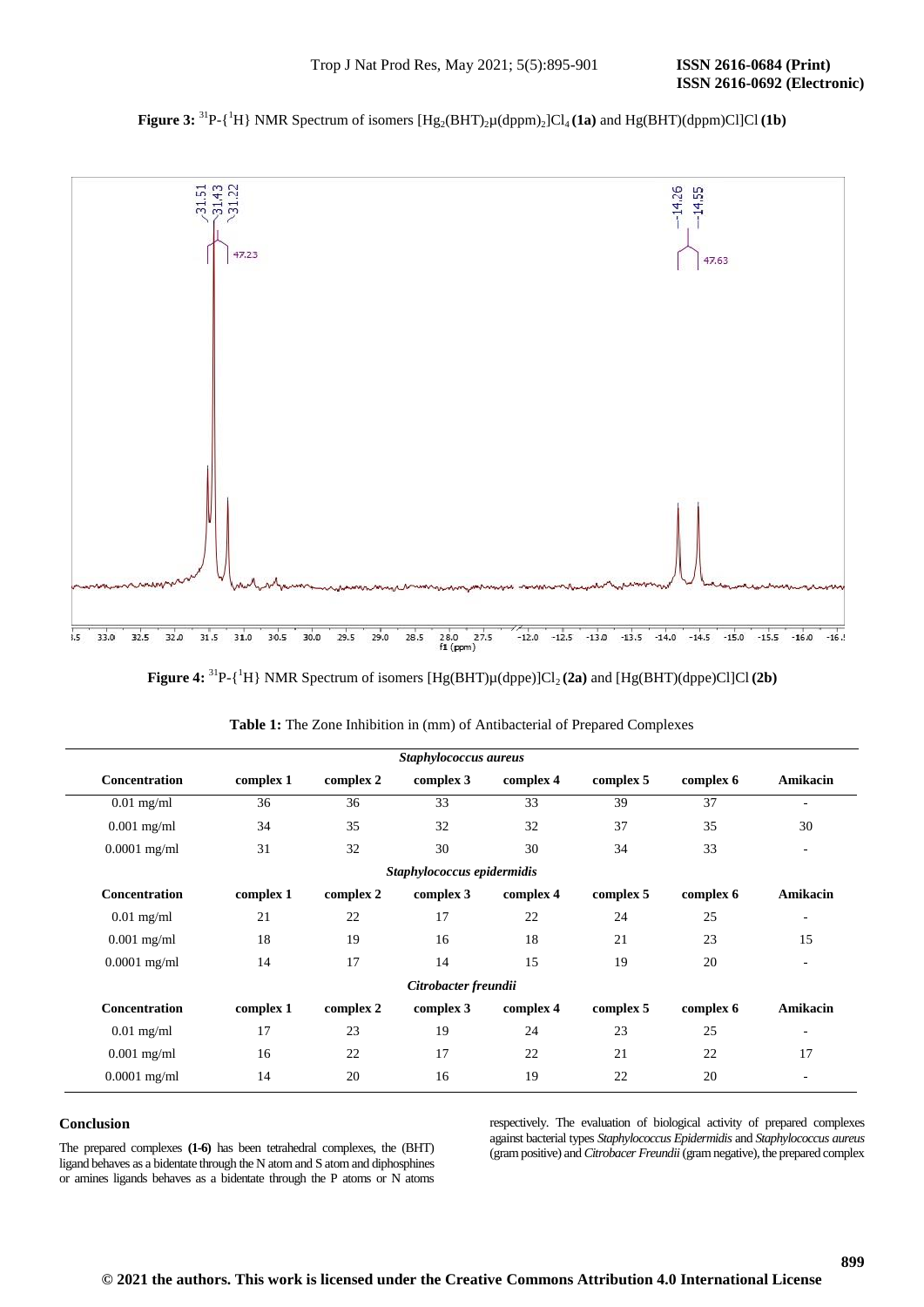[Hg(BHT)(bipy)]Cl<sup>2</sup> **(5)** showed activity against *Staphylococcus aureus* more than amikacin, while the  $[Hg_2(BHT)_2\mu(dppe)_2]Cl_4(2)$ ,  $[Hg(BHT)(bipy)]Cl_2(5)$ and [Hg(BHT)(Phen)]Cl<sub>2</sub> (6) complexes showed activity against *Staphylococcus Epidermidis* more than amikacin, the [Hg<sub>2</sub>(BHT)<sub>2</sub>µ(dppe)<sub>2</sub>]Cl<sub>4</sub> (2),  $[Hg(BHT)(dppb)]Cl<sub>2</sub>$  (4),  $[Hg(BHT)(bipy)]Cl<sub>2</sub>$  (5) and [Hg(BHT)(Phen)]Cl2 **(6)** complexes showed activity against *Citrobacter freundii* more than amikacin in the minimum concentration.

# **Conflict of interest**

The authors declare no conflict of interest.

# **Authors' Declaration**

The authors hereby declare that the work presented in this article is original and that any liability for claims relating to the content of this article will be borne by them.

# **References**

- 1. Ali MA, Bakar JHA, Mirza AH, Smith SJ, Gahan LR, Bernhardt PV. Preparation, spectroscopic characterization and X-ray crystal and molecular structures of nickel (II), copper (II) and zinc (II) complexes of the Schiff base formed from isatin and S-methyldithiocarbazate (Hisasme). Polyhed. 2008; 27(1):71-79.
- 2. Manan MAFA, Tahir MIM, Crouse KA, Watkin DJ. A crystallographic study of S-methyl 2-(5-chloro-2 oxoindolin-3-ylidene) hydrazinecarbodithioate. J Chem Crystallogr. 2011; 41(2):230-235.
- 3. Xia JJ. Crystal structure of a Mn (II) complex with isatinhydrazone-S-benzyldithiocarbazate. J Struc Chem*.* 2014; 55(1):130-133.
- 4. Manan MAFA, Crouse KA, Tahir MIM, Rosli R, How FNF, Watkin DJ, Slawin AM. Synthesis, characterization and cytotoxic activity of S-benzyldithiocarbazate Schiff bases derived from 5-fluoroisatin, 5-chloroisatin, 5 bromoisatin and their crystal structures. J Chem Crystallogr. 2011; 41(11):1630-1641.
- 5. Manan MAFA, Tahir MIM, Crouse KA, Rosli R, How FNF, Watkin DJ. The crystal structure and cytotoxicity of centrosymmetric copper (II) complex derived from Smethyldithiocarbazate with isatin. J Chem Crystallogr. 2011; 41(12):1866-1871.
- 6. Tarafder MTH, Kasbollah A, Crouse KA, Ali AM, Yamin BM, Fun HK. Synthesis and characterization of Zn (II) and Cd (II) complexes of S-benzyl-β-N-(2-pyridyl) methylenedithiocarbazate (HNNS): bioactivity of the HNNS Schiff base and its Zn (II), Cu (II) and Cd (II) complexes and the X-ray structure of the [Zn (NNS) 2] complex. Polyhed. 2001; 20(18):2363-2370.
- 7. Crouse KA, Chew KB, Tarafder MTH, Kasbollah A, Ali AM, Yamin BM, Fun HK. Synthesis, characterization and bio-activity of S-2-picolyldithiocarbazate (S2PDTC), some of its Schiff bases and their Ni (II) complexes and X-ray<br>structure of S-2-picolyl-B-N-(2-acetylpyrrole) structure of S-2-picolyl-β-N-(2-acetylpyrrole) dithiocarbazate. Polyhed. 2004; 23(1):161-168.
- 8. Pakravan P, Kashanian S, Khodaei MM, Harding FJ. Biochemical and pharmacological characterization of isatin and its derivatives: from structure to activity. Pharmacol Rep*.* 2013; 65(2):313-335.
- 9. Konstantinović S, Radovanović B, Krklješ A. Thermal behaviour of Co (II), Ni (II), Cu (II), Zn (II), Hg (II) and Pd (II) complexes with isatin-β-thiosemicarbazone. *Journal of thermal analysis and calorimetry*. 2007; 90(2):525-531.
- 10. Hakimi M, Vahedi H, Rezvaninezhad M, Schuh E, Mohr F. Synthesis and characterization of copper (I) complexes from triphenylphosphine and isatin Schiff bases of semi-and thiosemicarbazide. J Sulfur Chem*.* 2011; 32(1):55-61.
- 11. Ali AQ, Teoh SG, Eltayeb NE, Ahamed MBK, Majid AA. Synthesis of nickel (II) complexes of isatin

thiosemicarbazone derivatives: *in vitro* anti-cancer, DNA binding, and cleavage activities. J Coord Chem. 2014; 67(20):3380-3400.

- 12. Low ML, Paulus G, Dorlet P, Guillot R, Rosli R, Delsuc N, Policar C. Synthesis, characterization and biological activity of Cu (II), Zn (II) and Re (I) complexes derived from Sbenzyldithiocarbazate and 3-acetylcoumarin. BioMetals. 2015; 28(3):553-566.
- 13. Chohan ZH, Pervez H, Rauf A, Khan KM, Supuran CT. Isatin-derived antibacterial and antifungal compounds and their transition metal complexes. J Enzy Inhib Med Chem*.* 2004; 19(5):417-423.
- 14. Khalid S, Sumrra SH, Chohan ZH. Isatin Endowed Metal Chelates as Antibacterial and Antifungal Agents. Sains Malaysiana. 2020; 49(8):1891-1904.
- 15. Pervez H, Ahmad M, Zaib S, Yaqub M, Naseer MM, Iqbal J. Synthesis, cytotoxic and urease inhibitory activities of some novel isatin-derived bis-Schiff bases and their copper (II) complexes. Med Chem Comm. 2016; 7(5):914-923.
- 16. Subudhi BB, Panda PK, Bhatta D, Jena A. "Anticonvulsant and antimicrobial activity of Cu (II), Zn (II) and Co (II) complex of isatin 3-glycine." Iranian J Pharm Sci*.* 2009; 5 (2):83-88.
- 17. De Paiva REF, Vieira EG, da Silva DR, Wegermann CA, Ferreira AMC. Anticancer compounds based on isatinderivatives: strategies to ameliorate selectivity and efficiency. Front Mol Biosci. 2020; 7:627272.
- 18. Das M and Livingstone SE. Metal chelates of dithiocarbazic acid and its derivatives. IX. Metal chelates of ten new Schiff bases derived from Smethyldithiocarbazate. Inorganica Chimica Acta. 1976; 19:5-10.
- 19. Ali MA, Mirza AH, Hamid MHS, Bernhardt PV. Diphenyltin (IV) complexes of the 2 quinolinecarboxaldehyde Schiff bases of S-methyl-and Sbenzyldithiocarbazate (Hqaldsme and Hqaldsbz): X-ray crystal structures of Hqaldsme and two conformers of its diphenyltin (IV) complex. Polyhed. 2005; 24(3):383-390.
- 20. Alam M, Ahmad M, Rasheed A, Saleem M, Javaid MK, Ikram S. Biopharmaceutical studies of 3-substituted isatin derivatives. Indian J Exp Bio*.* 1990; 28(10):940-942.
- 21. Ali I, Wani WA, Saleem K. Empirical formulae to molecular structures of metal complexes by molar conductance. Syn Reactiv Inorg Metal-Org Nano-Metal Chem. 2013; 43(9):1162-1170.
- 22. Ahmed MN, Arif M, Jabeen F, Khan HA, Yasin KA, Tahir MN, Frontera A. On the importance of antiparallel  $\pi-\pi$ interactions in the solid state of isatin-based hydrazides. New J Chem*.* 2019; 43(21):8122-8131.
- 23. Abdel-Aziz HA, Ghabbour HA, Eldehna WM, Qabeel MM, Fun HK. Synthesis, crystal structure, and biological activity of cis/trans amide rotomers of (Z)-N′-(2-oxoindolin-3 ylidene) formohydrazide. J Chem. 2014; 2014.
- 24. Sultana N, Saeed Arayne M, Tabassum HA, MIDA. Copper (I) complexes of triphenylphosphine and 2 methylpyridine. Pak J Sci Ind Res. 1997; 40:55-58.
- 25. Pérez J, Riera L, Riera V, García-Granda S, García-Rodríguez E, Miguel D. Reactivity of [MCl (η3-allyl)(CO) 2 (N− N)] Complexes (M= Mo, W; N− N= bipy, phen) toward Alkyl and Acetylide Anions. Organomet. 2002; (21)8:1622-1626.
- 26. Irzoqi AA, Salih MM, Jirjes HM, Mensoor MK. Synthesis, Characterization, and Antibacterial Activity of Complexes of Hg (II) with Mixtures of 3-Hydrazonoindolin-2-one and Diphosphine, or Diimine Ligands. Russ J Gen Chem*.* 2020; 90(6):1069-1073.
- 27. Lobana TS, Sandhu AK, Mahajan RK, Hundal G, Gupta SK, Butcher RJ, Castineiras A. Dinuclear PdII/PtII complexes [M2 (phosphine) n (thio-ligand) 3] Cl incorporating N, S-bridged pyridine-2-thiolate and benzimidazoline-2-thiolate. *Polyhedron*. 2017; 127:25-35.